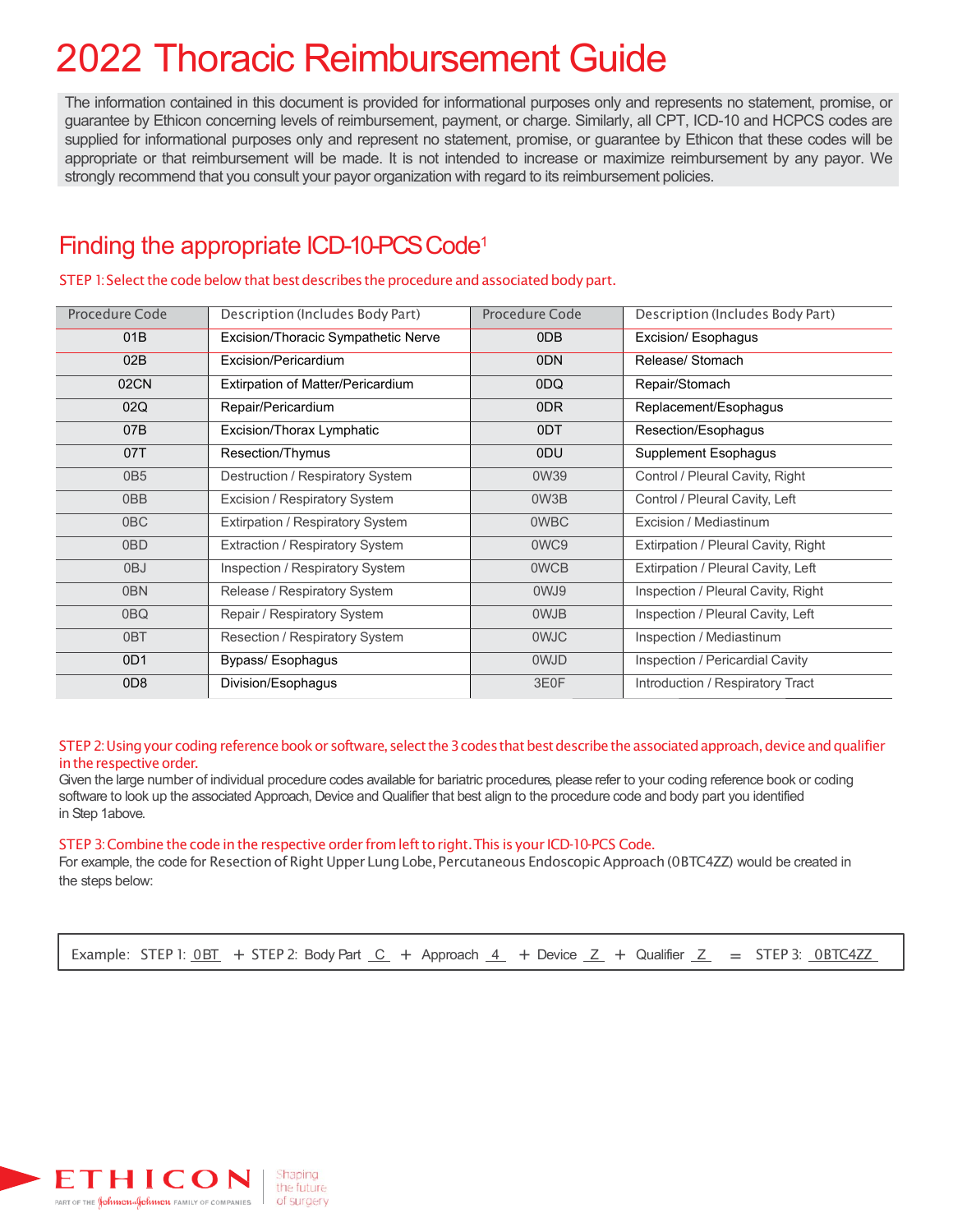# Surgeon CPT, APC & DRG Codes

| Surgeon<br>CPT<br>Code <sup>2</sup> | Procedure                                                                                                                                                                                                                                 | <b>National</b><br>Average<br>Medicare<br>Payment |
|-------------------------------------|-------------------------------------------------------------------------------------------------------------------------------------------------------------------------------------------------------------------------------------------|---------------------------------------------------|
|                                     | Lobectomy Procedures<br><b>Traditional Open Procedure</b>                                                                                                                                                                                 |                                                   |
| 32480                               | Removal of lung, other than pneumonectomy; single lobe (lobectomy)                                                                                                                                                                        | \$1,507                                           |
| 32482                               | Removal of lung, other than pneumonectomy; two lobes (bilobectomy)                                                                                                                                                                        | \$1,613                                           |
|                                     | <b>Thorascopic (VATS) Procedures</b>                                                                                                                                                                                                      |                                                   |
| 32663                               | Thoracoscopy, surgical; with lobectomy (single lobe)                                                                                                                                                                                      | \$1,422                                           |
| 32670                               | Thoracoscopy, surgical; with removal of two lobes (bilobectomy)                                                                                                                                                                           | \$1,630                                           |
|                                     | <b>Wedge Resection Procedures</b><br><b>Open Procedures</b>                                                                                                                                                                               |                                                   |
| 32505                               | Thoracotomy; with therapeutic wedge resection (eg, mass, nodule), initial                                                                                                                                                                 | $\$\$<br>949                                      |
| +32506                              | Thoracotomy; with therapeutic wedge resection (eg, mass, nodule), each additional resection,<br>ipsilateral (List separately in addition to code for primary procedure)                                                                   | $\$\$<br>159                                      |
| +32507                              | Thoracotomy; with diagnostic wedge resection followed by anatomic lung resection (List separately in<br>addition to code for primary procedure)                                                                                           | $\$\$<br>159                                      |
|                                     | <b>Thorascopic (VATS) Procedures</b>                                                                                                                                                                                                      |                                                   |
| 32666                               | Thoracoscopy, surgical; with therapeutic wedge resection (eg, mass, nodule), initial unilateral                                                                                                                                           | \$<br>886                                         |
| +32667                              | Thoracoscopy, surgical; with therapeutic wedge resection (eg, mass or nodule), each additional resection,<br>ipsilateral (List separately in addition to code for primary procedure)                                                      | \$<br>159                                         |
| +32668                              | Thoracoscopy, surgical; with diagnostic wedge resection followed by anatomic lung<br>resection (List separately in addition to code for primary procedure)                                                                                | $\mathfrak{S}$<br>160                             |
|                                     | NOTE: + signifies an add-on code, a procedure that is in addition to another, or primary, procedure being performed.                                                                                                                      |                                                   |
|                                     | <b>Esophagectomy Procedures</b><br><b>Open Procedures</b>                                                                                                                                                                                 |                                                   |
| 43107                               | Total or near total esophagectomy, without thoracotomy; with pharyngogastrostomy or<br>cervical esophagogastrostomy, with or without pyloroplasty (transhiatal)                                                                           | \$3,032                                           |
| 43108                               | Total or near total esophagectomy, without thoracotomy; with colon interposition or small intestine<br>reconstruction, including intestine mobilization, preparation and anastomosis(es)                                                  | \$4,517                                           |
| 43112                               | Total or near total esophagectomy, with thoracotomy; with pharyngogastrostomy or cervical<br>esophagogastrostomy, with or without pyloroplasty                                                                                            | \$3,533                                           |
| 43113                               | Total or near total esophagectomy, with thoracotomy; with colon interposition or small intestine reconstruction,<br>including intestine mobilization, preparation, and anastomosis(es)                                                    | \$4,414                                           |
| 43116                               | Partial esophagectomy, cervical, with free intestinal graft, including microvascular anastomosis, obtaining<br>the graft and intestinal reconstruction                                                                                    | \$5,050                                           |
| 43117                               | Partial esophagectomy, distal 2/3, with thoracotomy and separate abdominal incision, with or without                                                                                                                                      | \$3,314                                           |
|                                     | proximal gastrectomy; with thoracic esophagogastrostomy, with or without pyloroplasty (Ivor Lewis)<br>Partial esophagectomy, distal 2/3, with thoracotomy and separate abdominal incision, with or without proximal                       |                                                   |
| 43118                               | gastrectomy; with colon interposition or small intestine reconstruction, including intestine mobilization,<br>preparation, and anastomosis(es)                                                                                            | \$3,685                                           |
| 43121                               | Partial esophagectomy, distal 2/3, with thoracotomy only, with or without proximal gastrectomy, with<br>thoracic esophagogastrostomy, with or without pyloroplasty                                                                        | \$2,905                                           |
| 43122                               | Partial esophagectomy, thoracoabdominal or abdominal approach, with or without proximal gastrectomy;<br>with esophagogastrostomy, with or without pyloroplasty                                                                            | \$2,613                                           |
| 43123                               | Partial esophagectomy, thoracoabdominal or abdominal approach, with or without proximal<br>gastrectomy; with colon interposition or small intestine reconstruction, including intestine<br>mobilization, preparation, and anastomosis(es) | \$4,576                                           |
| 43124                               | Total or partial esophagectomy, without reconstruction (any approach), with cervical esophagostomy                                                                                                                                        | \$3,870                                           |
| 32665                               | <b>Thorascopic (VATS) Procedures</b><br>Thoracoscopy, surgical; with esophagomyotomy (Heller type)                                                                                                                                        | \$1,252                                           |
|                                     | <b>Pneumonectomy Procedures</b>                                                                                                                                                                                                           |                                                   |
|                                     | <b>Open Procedures</b>                                                                                                                                                                                                                    |                                                   |
| 32440                               | Removal of lung, pneumonectomy                                                                                                                                                                                                            | \$1,598                                           |
| 32442                               | Removal of lung, pneumonectomy; with resection of segment of trachea followed by broncho<br>tracheal anastomosis (sleeve pneumonectomy)                                                                                                   | \$3,100                                           |
| 32445                               | Removal of lung, pneumonectomy; extrapleural                                                                                                                                                                                              | \$3,582                                           |

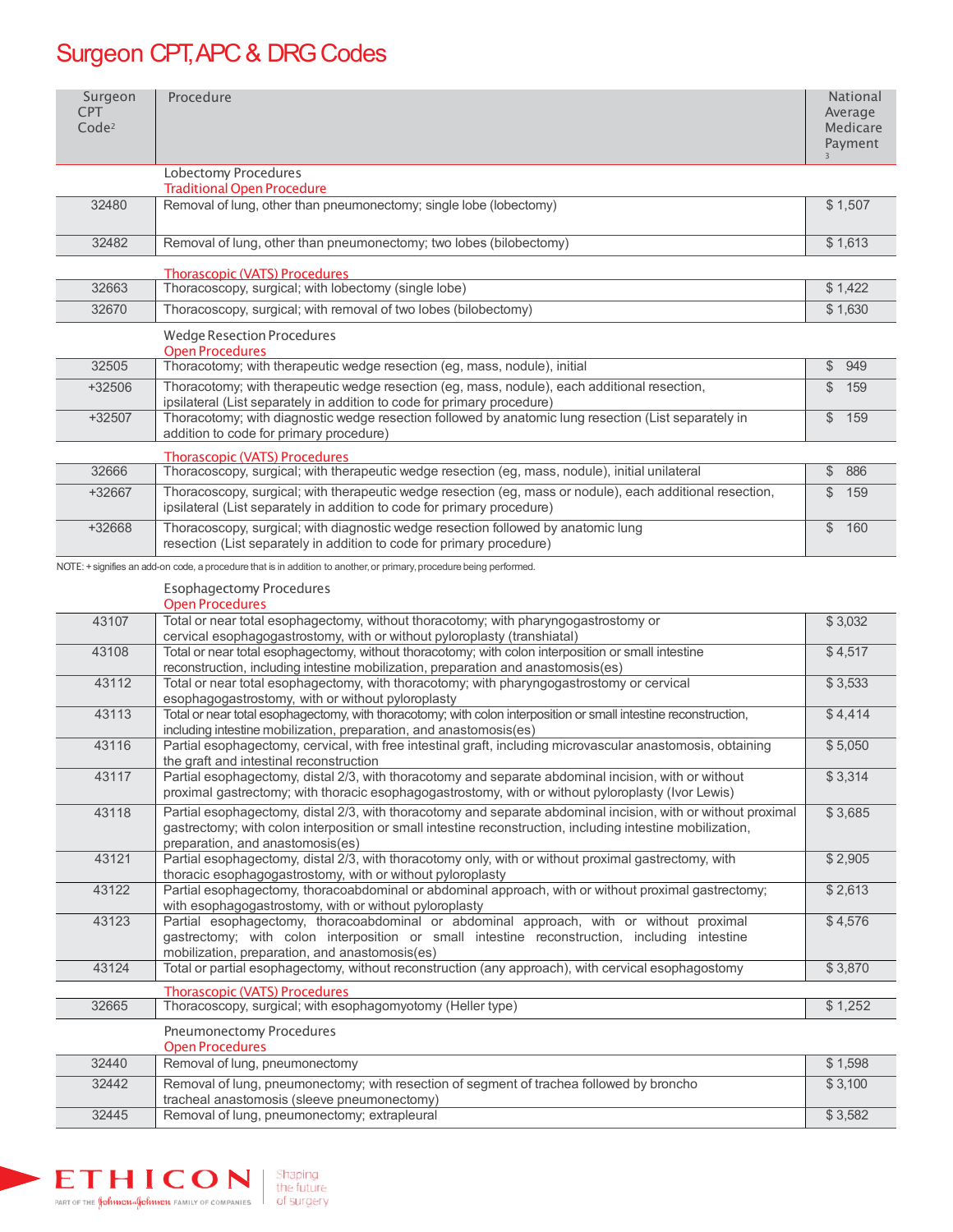# Surgeon CPT, APC & DRG Codes (continued)

|                   | Pneumonectomy Procedures (Continued)                                                                                                                                                                                                          |                                  |
|-------------------|-----------------------------------------------------------------------------------------------------------------------------------------------------------------------------------------------------------------------------------------------|----------------------------------|
|                   | <b>Thorascopic (VATS) Procedures</b>                                                                                                                                                                                                          |                                  |
| 32671             | Thoracoscopy, surgical; with removal of lung (pneumonectomy)                                                                                                                                                                                  | \$1,800                          |
|                   | Segmentectomy Procedures<br><b>Open Procedures</b>                                                                                                                                                                                            |                                  |
| 32484             | Removal of lung, other than Pneumonectomy; single segment (segmentectomy)                                                                                                                                                                     | \$1,460                          |
| 32488             | Removal of lung, other than pneumonectomy; with all remaining lung following previous removal of a                                                                                                                                            | \$2,428                          |
|                   | portion of lung (completion pneumonectomy)<br><b>Thorascopic (VATS) Procedures</b>                                                                                                                                                            |                                  |
| 32669             | Thoracoscopy, surgical; with removal of a single lung segment (segmentectomy)                                                                                                                                                                 | \$1,365                          |
|                   |                                                                                                                                                                                                                                               |                                  |
|                   | Lung Volume Reduction (LVRS) Procedures<br><b>Open Procedures</b>                                                                                                                                                                             |                                  |
| 32491             | Removal of lung, other than pneumonectomy; with resection-plication of emphysematous lung(s)<br>(bulbous or non bullous) for lung volume reduction, sternal split or transthoracic approach, includes any<br>pleural procedure when performed | \$1,498                          |
|                   | <b>Thorascopic (VATS) Procedures</b>                                                                                                                                                                                                          |                                  |
| 32672             | Thoracoscopy, surgical; with resection-plication for emphysematous lung (bullous or non-bullous) for lung<br>volume reduction (LVRS), unilateral includes any pleural procedure, when performed                                               | \$1,544                          |
|                   | Miscellaneous Procedures<br><b>Open Procedures</b>                                                                                                                                                                                            |                                  |
| 32096             | Thoracotomy, with diagnostic biopsy(ies) of lung infiltrate(s) (eg, wedge, incisional), unilateral                                                                                                                                            | $\mathcal{L}$<br>813             |
| 32097             | Thoracotomy, with diagnostic biopsy(ies) of lung nodule(s) or mass(es) (eg, wedge, incisional), unilateral                                                                                                                                    | $\$\$<br>816                     |
| 32098             | Thoracotomy, with biopsy(ies) of pleura                                                                                                                                                                                                       | $\mathcal{L}$<br>773             |
| 32100             | Thoracotomy; with exploration                                                                                                                                                                                                                 | $\mathcal{L}$<br>825             |
| 32110             | Thoracotomy; with control of traumatic hemorrhage and/or repair of lung tear                                                                                                                                                                  | \$1,502                          |
| 32120             | Thoracotomy; for postoperative complications                                                                                                                                                                                                  | \$889                            |
| 32124             | Thoracotomy; with open intrapleural pneumonolysis                                                                                                                                                                                             | $\frac{1}{2}$<br>943             |
| 32140             | Thoracotomy; with cyst(s) removal, includes pleural procedure when performed                                                                                                                                                                  | \$1,008                          |
| 32141             | Thoracotomy; with resection-plication of bullae, includes any pleural procedure when performed                                                                                                                                                | \$1,547                          |
| 32486             | Removal of lung, other than pneumonectomy; with circumferential resection of segment of<br>bronchus followed by broncho-bronchial anastomosis (sleeve lobectomy)                                                                              | \$2,376                          |
| $+32501$          | Resection and repair of portion of bronchus (bronchoplasty) when performed at time of<br>lobectomy or segmentectomy (List separately in addition to code for primary procedure)                                                               | \$246                            |
|                   | <b>Thorascopic (VATS) Procedures</b>                                                                                                                                                                                                          |                                  |
| 32601             | Thoracoscopy, diagnostic (separate procedure); lungs, pericardial sac, mediastinal or pleural<br>space, without biopsy                                                                                                                        | \$<br>312                        |
| 32604             | Thoracoscopy, diagnostic (separate procedure); pericardial sac, with biopsy                                                                                                                                                                   | $\frac{1}{2}$<br>486             |
| 32606             | Thoracoscopy, diagnostic (separate procedure); mediastinal space, with biopsy                                                                                                                                                                 | \$<br>469                        |
| 32607             | Thoracoscopy; with diagnostic biopsy(ies) of lung infiltrate(s) (eg, wedge, incisional), unilateral                                                                                                                                           | \$<br>312                        |
| 32608             | Thoracoscopy; with diagnostic biopsy(ies) of lung nodule(s) or mass(es) (eg, wedge, incisional), unilateral                                                                                                                                   | $\frac{1}{2}$<br>384             |
| 32609             | Thoracoscopy; with biopsy(ies) of pleura                                                                                                                                                                                                      | $\mathcal{L}$<br>260             |
| 32650             | Thoracoscopy, surgical; with pleurodesis (eg, mechanical or chemical)                                                                                                                                                                         | $\frac{1}{2}$<br>680             |
| 32651             | Thoracoscopy, surgical; with partial pulmonary decortication                                                                                                                                                                                  | \$1,115                          |
| 32652             | Thoracoscopy, surgical; with total pulmonary decortication, including intrapleural pneumonolysis                                                                                                                                              | \$1,690                          |
| 32653             | Thoracoscopy, surgical; with removal of intrapleural foreign body or fibrin deposit                                                                                                                                                           | \$1,079                          |
| 32654             | Thoracoscopy, surgical; with control of traumatic hemorrhage                                                                                                                                                                                  | \$1,185                          |
| 32655             | Thoracoscopy, surgical; with resection-plication of bullae, includes any pleural procedure when performed                                                                                                                                     | \$973                            |
| 32656             | Thoracoscopy, surgical; with parietal pleurectomy                                                                                                                                                                                             | \$<br>819                        |
| 32658             | Thoracoscopy, surgical; with removal of clot or foreign body from pericardial sac                                                                                                                                                             | \$<br>728                        |
| 32659             | Thoracoscopy, surgical; with creation of pericardial window or partial resection of pericardial sac for drainage                                                                                                                              | \$<br>746                        |
| 32661             | Thoracoscopy, surgical; with excision of pericardial cyst, tumor, or mass                                                                                                                                                                     | \$<br>814                        |
| 32662             | Thoracoscopy, surgical; with excision of mediastinal cyst, tumor, or mass                                                                                                                                                                     | $\frac{1}{2}$<br>909             |
| 32664             | Thoracoscopy, surgical; with thoracic sympathectomy                                                                                                                                                                                           | $\frac{1}{2}$<br>863             |
| 32673<br>$+32674$ | Thoracoscopy, surgical; with resection of thymus, unilateral or bilateral<br>Thoracoscopy, surgical; with mediastinal and regional lymphadenectomy (List separately in addition to                                                            | \$1,235<br>$$\mathbb{S}$$<br>218 |
|                   | code for primary procedure)                                                                                                                                                                                                                   |                                  |

NOTE: + signifies an add-on code, a procedure that is in addition to another, or primary, procedure being performed.<br>  $\begin{array}{|c|c|c|c|c|}\n\hline\n\textbf{}\n\end{array}$ the future